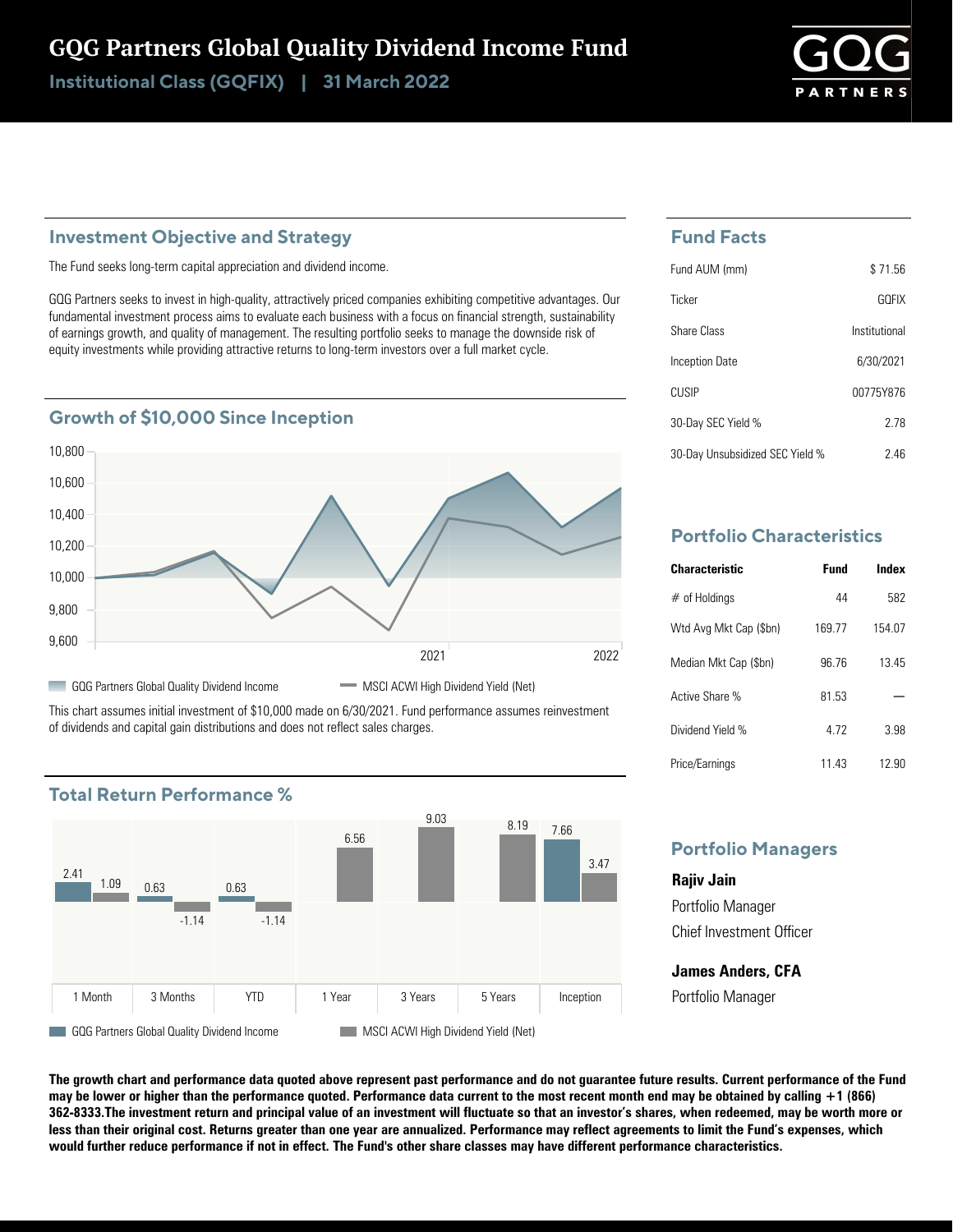# GQG Partners Global Quality Dividend Income Fund

Institutional Class (GQFIX) | 31 March 2022



#### **Top 10 Holdings** (% total portfolio)

| Holding                          | <b>Fund</b> |
|----------------------------------|-------------|
| Petroleo Brasileiro SA Petrobras | 58          |
| Exxon Mobil Corp                 | 49          |
| Astra7eneca PLC                  | 4.8         |
| Newmont Corp                     | 4.1         |
| Enbridge Inc                     | 4.0         |
| Walmart Inc.                     | 3.9         |
| Devon Energy Corp                | 3.9         |
| Altria Group Inc                 | 3.8         |
| Philip Morris International Inc  | 36          |
| Johnson & Johnson                | 3.5         |
|                                  |             |
|                                  |             |

#### **Sectors** (% portfolio equity)

| <b>Sector</b>                 | <b>Fund</b> | Index | Under/Over |
|-------------------------------|-------------|-------|------------|
| <b>Communication Services</b> | 1.0         | 5.5   |            |
| <b>Consumer Discretionary</b> | 2.2         | 5.0   |            |
| <b>Consumer Staples</b>       | 19.3        | 17.9  |            |
| Energy                        | 26.1        | 1.1   |            |
| Financials                    | 5.8         | 15.0  |            |
| Healthcare                    | 17.3        | 19.2  |            |
| Industrials                   | 4.8         | 7.5   |            |
| Information Technology        | 1.7         | 14.1  |            |
| <b>Materials</b>              | 9.7         | 7.7   |            |
| <b>Real Estate</b>            | 0.7         | 0.9   |            |
| <b>Utilities</b>              | 11.5        | 6.1   |            |

#### **Portfolio Holdings**

Portfolio holdings are subject to change without notice. Cash and cash equivalents represented 6.20% of the total portfolio.

Top ten holdings identified and described do not represent all securities purchased, sold, or recommended for inclusion in the Fund and no assumption should be made that such securities or future recommendations were or will be profitable in the future.

Country allocations reflect the country of risk of the securities in the portfolio as assigned by Morningstar, though GQG's portfolios are constructed based upon GQG's assessment of each issuer's country of risk exposure, which may not be the same as Morningstar's country assignment.

#### **Fund Expense %**

| <b>Net Expense Ratio*</b>  | 0.75 | *GQG Partners is contractually |
|----------------------------|------|--------------------------------|
| <b>Gross Expense Ratio</b> | 3.06 | waiving fees until 7/31/2022.  |

#### **Morningstar Ratings**

| <b>Period</b> | $\#$ of Stars $\#$ of Funds |     |
|---------------|-----------------------------|-----|
| Overall       |                             | 158 |
| 3 Year        |                             | 158 |
| 5 Year        |                             | 151 |
| 10 Year       |                             | 88  |

As of 3/31/2022. Ratings based on riskadjusted returns for funds in the category US Fund World Large-Stock Value. The information contained herein: (1) is proprietary to Morningstar and/or its content providers; (2) may not be copied or distributed; and (3) is not warranted to be accurate, complete, or timely. Neither Morningstar nor its content providers are responsible for any damages or losses arising from any use of this information. Past performance is no guarantee of future results.

#### **Fund Sector Over Time** (% portfolio equity)



#### **Top 10 Countries** (% portfolio equity)